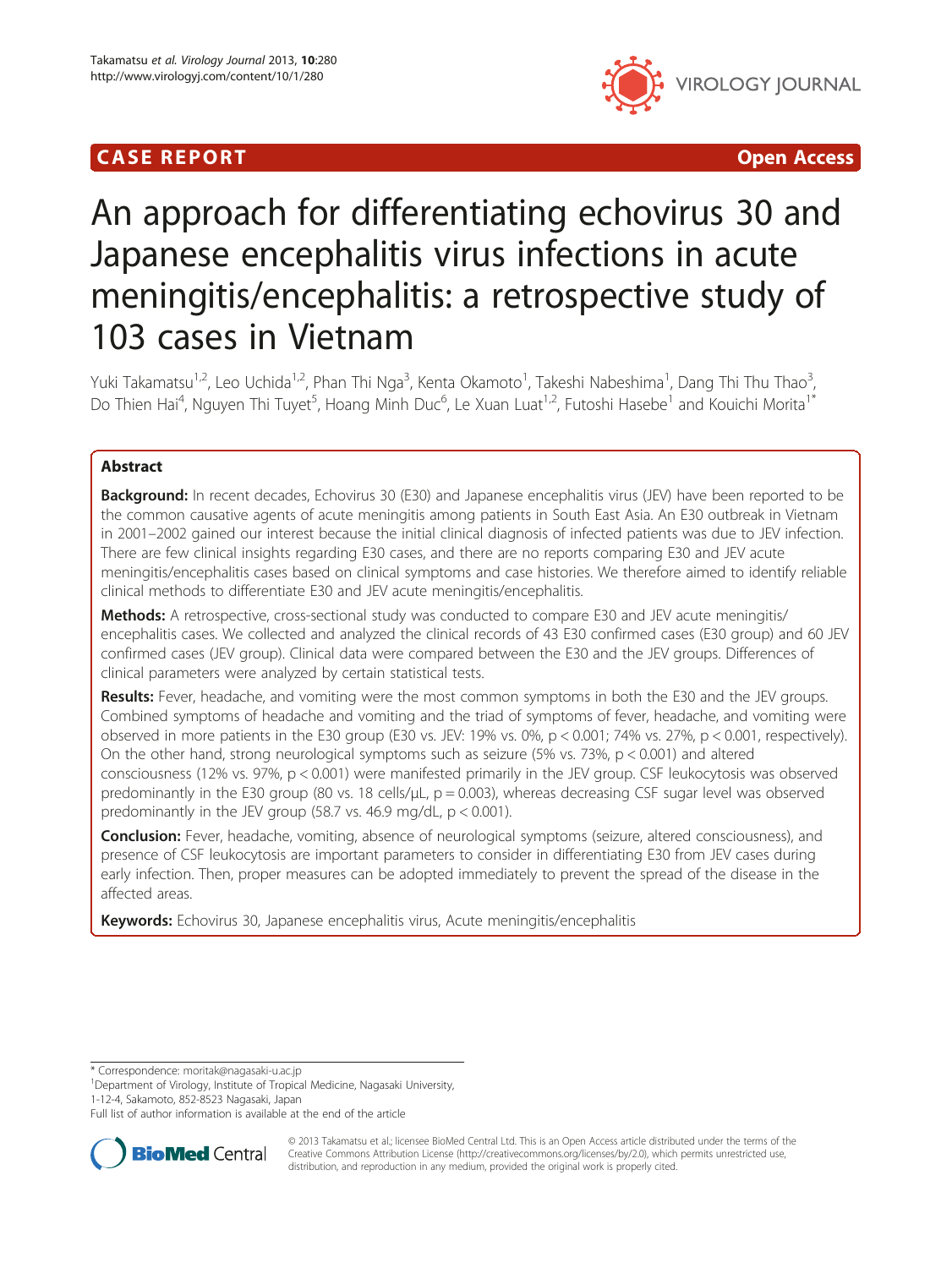# Background

E30 is a positive-strand RNA virus that belongs to the family Picornaviridae, genus Enterovirus [\[1](#page-7-0)]. It is transmitted to humans by the oral-fecal route [[2\]](#page-7-0). E30 is responsible for many sporadic outbreaks of aseptic meningitis in many countries because of its easier transmission [\[1](#page-7-0)-[9](#page-7-0)]. Japanese encephalitis virus (JEV) is a mosquito-borne virus that belongs to family Flaviviridae, genus Flavivirus [[10](#page-7-0)]. It can cause meningitis or encephalitis in humans. JEV causes approximately 30,000-50,000 meningitis/encephalitis cases annually in Asia, and it is one of the leading causes of the meningitis/encephalitis cases worldwide [[10,11](#page-7-0)]. In recent decades, many E30 outbreaks have occurred in JEVendemic Asian countries around Vietnam [[3,5,12-14](#page-7-0)]. According to several case reports on meningitis in these countries, an epidemic season of E30 overlapped with that of JEV [[5,12,15,16\]](#page-7-0). Hence, certainty on clinical diagnosis cannot be guaranteed, especially during the early course of illness.

The general symptoms of *Enterovirus* meningitis are headache, nausea, and vomiting. Common cold symptoms are also observed [[1](#page-7-0),[5\]](#page-7-0). In some instances, severe illness characterized by paralysis and encephalitis leads to death [\[9,13](#page-7-0)]. These symptoms varying from mild to severe manifestations are quite similar to those due to JEV infection [\[11,17,18](#page-7-0)]. Thus, a correct identification of the causative agent is difficult to determine based on the clinical symptoms.

Several reports showed that JEV is one of the leading causes of acute meningitis/encephalitis in Vietnam [[15,16,18\]](#page-7-0). However, the number of JEV-confirmed cases was not high enough, and some of the patients were found to actually be infected by enteroviruses instead [[18,19\]](#page-7-0). In this report, we consider only those patients whose admitting diagnosis was acute meningitis/ encephalitis, and whose infection was confirmed to be due to E30 or JEV by laboratory procedures. Our study focused on the clinical information of these patients, and we found that specific clinical symptoms and laboratory findings could give the clinicians/epidemiologists a more reliable method for differentiating E30 and JEV cases as early as possible.

# Materials and methods

# Ethical statements

This study was approved by the Institutional Review Board of the National Institute of Hygiene and Epidemiology (NIHE), Vietnam (No: 01 IRB, November 7, 2005, No: 33 IRB, December 15, 2011).

# Specimen collection

Cerebrospinal fluid (CSF) specimens were collected only from patients who were clinically diagnosed to have acute meningitis/encephalitis at the time of admission and whose

clinical records were available. The patients were from the National Hospital of Pediatrics (NHP) in Hanoi, Northern Vietnam and from Bac Giang General Hospital (BGGH) in Bac Giang, Northern Vietnam. The period of collection at the NHP was from 2001–2002, when an E30 outbreak occurred in Hanoi. The period of collection at BGGH was from 1999 to 2008. NIHE collects clinical specimens from BGGH annually because it is located in a JEV endemic area [[16\]](#page-7-0).

#### Laboratory investigation

CSF specimens were sent to the NIHE for laboratory diagnosis. The E30 cases were identified by the neutralization test (NT) using anti-E30 serum [\[20\]](#page-7-0). Several samples that were unidentified by the NT were subjected to the virus isolation and gene amplification method as described below. The JEV cases were confirmed by IgM Capture ELISA [\[16\]](#page-7-0).

#### Virus isolation, RT-PCR, and sequencing

Eight unidentified samples were subjected to virus isolation. Each CSF specimen was inoculated in human rhabdomyosarcoma cells (RD cells). The cells were incubated at 37°C with 5%  $CO<sub>2</sub>$  until the cytopathic effect (CPE) was observed under a microscope [\[21,22](#page-7-0)]. Then, the infected culture fluids (ICFs) were collected and kept at −80°C prior to use. The viral RNA was isolated from the ICFs by the QIAamp Viral RNA Mini Kit (QIAGEN) according to the manufacturer's instructions [[23](#page-8-0)]. To amplify the complete VP1 gene of E30, RNA templates were subjected to reverse transcription and polymerase chain reaction (RT-PCR) using the forward primer 5′- GCRTGCAATGAYTTCTCWGT-3′ and the reverse primer 5′-GCICCIGAYTGITGICCRAA-3′ [[24](#page-8-0)]. The amplicons were sequenced using the ABI PRISM 3100-Avant Genetic Analyzer [\[25\]](#page-8-0).

#### Phylogenetic analysis

Phylogenetic analysis of selected strains of human E30 from different geographical origins was performed based on the VP1 gene sequences (Figure [1](#page-3-0)). Alignment of these sequences was performed by Clustal W version 2.0 [[26\]](#page-8-0), and a neighbor-joining tree [[27\]](#page-8-0) was generated using MEGA 5.0 software [[28](#page-8-0)]. The prototype strain Farina of Echovirus 21 (GenBank accession number: AY302547) was used as the out-group. The reliability of the phylogenetic tree was determined by a bootstrap resampling test with 1,000 replicates.

#### Clinical data and statistical analysis

The clinical data from E30-confirmed cases (E30 group) and JEV-confirmed cases (JEV group) were included in the statistical analysis. The statistical analysis was conducted using R version 2.15 software [\[29](#page-8-0)]. The difference between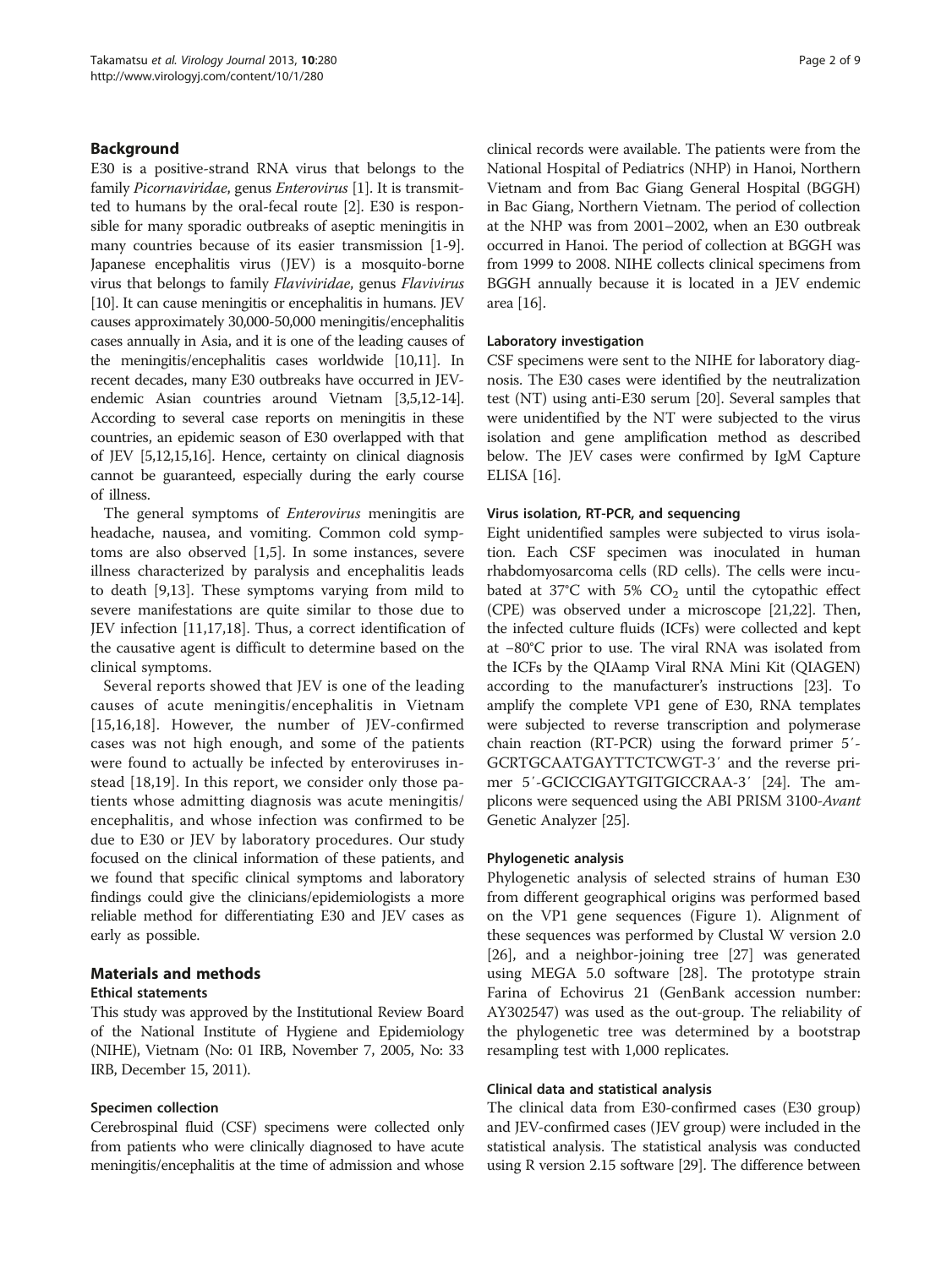Takamatsu et al. Virology Journal 2013, 10:280 http://www.virologyj.com/content/10/1/280

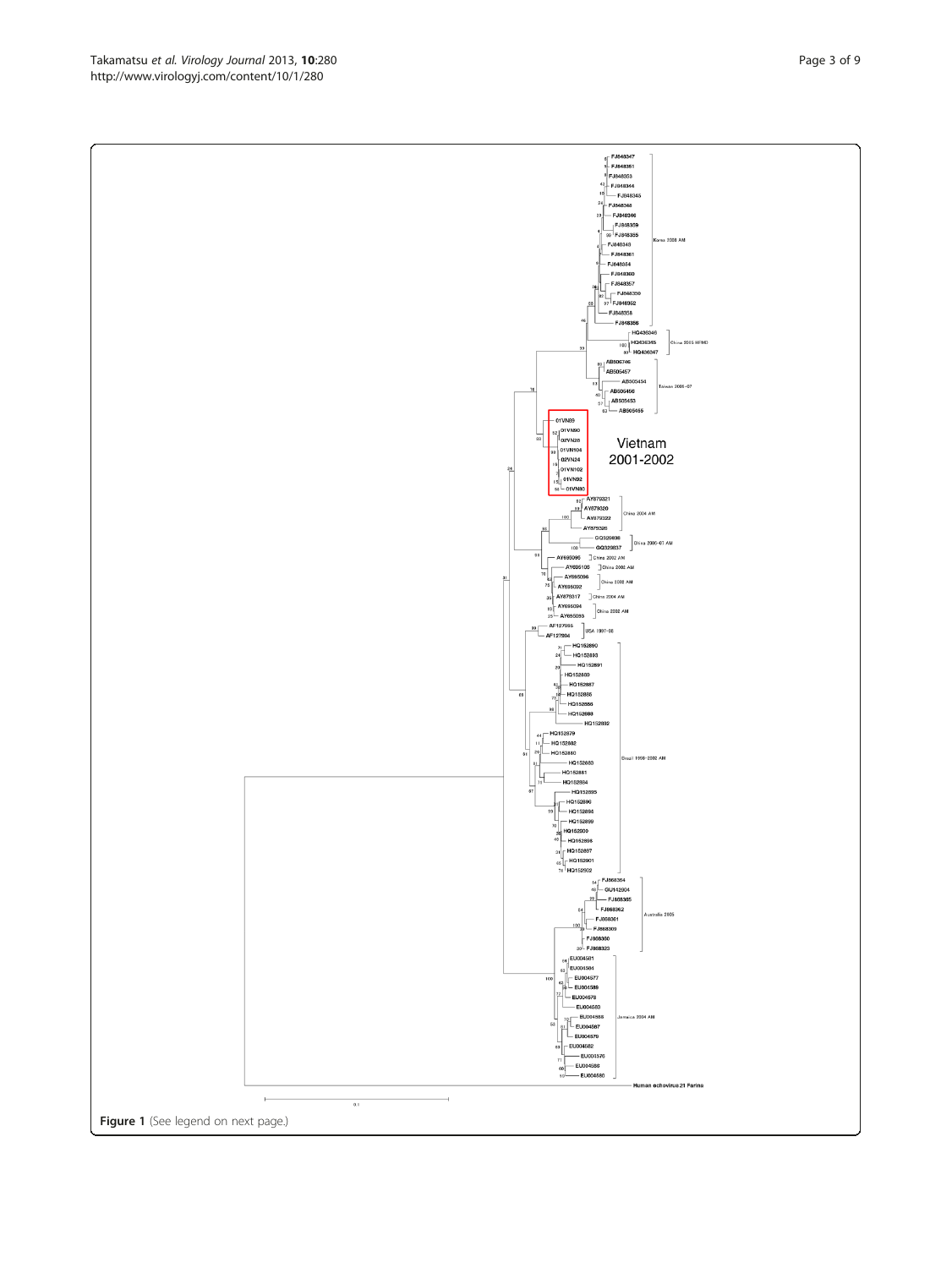#### <span id="page-3-0"></span>(See figure on previous page.)

Figure 1 Phylogenetic analysis of the selected E30 strains. A phylogenetic analysis of VP1 gene sequences from the selected human E30 strains from different geographical origins was conducted. The neighbor-joining tree was generated using MEGA 5.0 software, and the prototype strain Farina of echovirus 21 was used as the outgroup. The eight Vietnamese isolates are highlighted in the red colored box. The sequences reported here have been deposited in GenBank with the accession numbers of KC999616 to KC999623.

the E30 and the JEV groups was tested by Chi-squared tests and Fisher Exact tests. The distribution of values between these groups was compared by the F test, and the difference of values between them was assessed by Student's t-tests or Welch tests. A P value of less than 0.05 was accepted as significant.

### Results

#### Laboratory confirmation of E30 and JEV infection

Eighty-eight patients from NHP were confirmed to have E30 infection based on NT (80 patients) and virus isolation (8 patients) (Figure 2). One hundred thirty-four patients at BGGH were confirmed to have JEV infection by IgM Capture ELISA (Figure 2).

# Virus isolation, sequence comparison, and phylogenetic analysis

E30 was isolated from eight CSF specimens. The VP1 gene in these isolates was sequenced. The designated strain name of each isolate and the corresponding GenBank accession number (enclosed in parentheses below) were as follows: 01VN80 (KC999616), 01VN89



patients were confirmed to be infected with JEV based on the IgM

Capture ELISA but only 60 had clinical records.

(KC999617), 01VN90 (KC999618), 01VN92 (KC999619), 01VN102 (KC999620), 01VN104 (KC999621), 02VN24 (KC999622), and 02VN28 (KC999623).

We constructed the NJ tree of these eight Vietnamese strains together with the 88 E30 strains from GenBank based on the VP1 gene sequence. Based on this tree, our identified strains were relatively close to the Asian strains that caused aseptic meningitis (Figure 1).

#### Epidemiological features

Most patients were under 15 years old in both the E30 and the JEV groups. The median age was 7 in the former group and 6 in the latter group. In the E30 group, there were 30 male patients (70%) and 13 female patients (30%), with a male-to-female ratio of 2.3:1. In the JEV group, there were 22 male patients (37%) and 38 female patients (63%), with a male-to-female ratio of 1:1.7. The percentage of JEV-vaccinated patients in the E30 group was significantly higher than that in the JEV group (E30 vs. JEV: 56% vs. 12%, p < 0.001) (Table [1](#page-4-0)). Fatal (12%) and sequelae (10%) cases were observed in the JEV group only (Table [1](#page-4-0)). Both E30 and JEV cases occurred more frequently during the summer season from May to July (Figure [3\)](#page-4-0).

# Clinical features during admission

The clinical features during admission of the E30 and the JEV patients are shown in Table [2](#page-5-0). The vital sign parameters (body temperature, pulse rate, and respiratory rate) on admission day showed no significant difference between the two groups of patients. A longer hospitalization period was observed in the JEV group than in the E30 group (E30 vs. JEV: 7 [range: 3–23] vs. 9 [1–37] days, p = 0.003). More patients in the E30 group complained of headache (95% vs. 50%, p < 0.001), vomiting (98% vs. 33%,  $p < 0.001$ ), abdominal symptoms (19% vs. 5%,  $p = 0.048$ ), and neck or back pain  $(26\% \text{ vs. } 2\%, \text{ p} < 0.001)$ . On the other hand, more patients in the JEV group had a higher maximum body temperature (38.0 [37.0-41.0] vs. 38.8 [37.0-40.0] °C,  $p = 0.010$ ), altered consciousness (12% vs. 97%, p < 0.001), and seizures (5% vs. 73%, p < 0.001). The periods of altered consciousness (1 [1-3] vs. 3 [1-17] days,  $p = 0.002$ ), seizures  $(1 \t[1]$  vs. 2  $[1-7]$  days,  $p < 0.001$ ), Babinski reflex  $(1 \t1-3]$  vs. 2  $[1-7]$  days,  $p = 0.001$ ), and focal neurological signs  $(1 \t[1]$  vs. 2.5  $[1-13]$  days,  $p =$ 0.037) lasted longer in the JEV group. Both groups had a similar percentage of patients with signs of meningeal irritations, whereas the duration period was longer in the JEV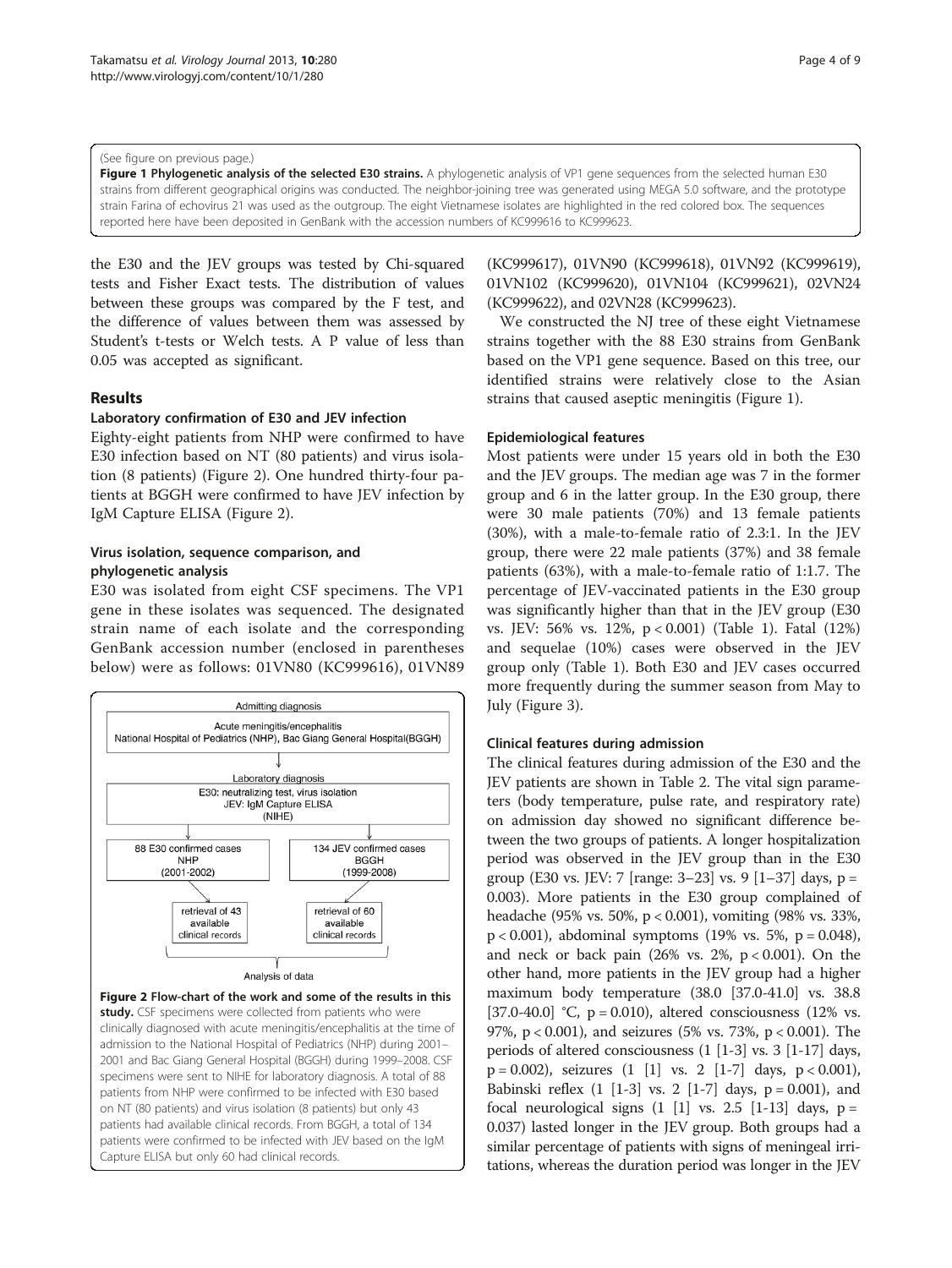<span id="page-4-0"></span>

|  |  |  | Table 1 Basic patient information and outcome |  |  |
|--|--|--|-----------------------------------------------|--|--|
|--|--|--|-----------------------------------------------|--|--|

|                      |                 | Median age [range] or number of<br>patients (%) |                     |            |
|----------------------|-----------------|-------------------------------------------------|---------------------|------------|
|                      |                 | E30 patients                                    | <b>JEV</b> patients | p-value    |
|                      |                 | $n = 43$                                        | $n = 60$            |            |
| Age                  |                 | $7 [0.4-14]$                                    | $6$ [0.8-21]        | 0.916      |
| Sex                  | Male            | 30 (70)                                         | 22(37)              |            |
|                      | Female          | 13 (30)                                         | 38 (63)             |            |
| history <sup>1</sup> | Family/neighbor | 1(2)                                            | 1(2)                | 0.628      |
|                      | JEV vaccination | 24 (56)                                         | 7(12)               | $< 0.001*$ |
| Death                |                 | 0(0)                                            | 7(12)               | $0.040*$   |
| Sequelae             |                 | 0(0)                                            | 6(10)               | $0.039*$   |

<sup>1</sup> family or neighbor showed similar symptoms as the patient at that time, \*significant difference (p < 0.05).

group  $(1 [1-6]$  vs. 3  $[1-14]$  days,  $p = 0.002$ ). More patients in the JEV group experienced Babinski reflex (42% vs. 62%,  $p = 0.047$ ), and with a longer duration  $(1 \; [1-3] \; \text{vs.} \; 2)$ [1-7] days,  $p = 0.001$ ). Hemiplegia was observed only in the JEV group  $(25\%, p < 0.001)$ .

We also focused on the symptoms observed simultaneously. The combined symptoms of headache and vomiting and the triad of symptoms of fever, headache, and vomiting were observed in more patients in the E30 group (19% vs. 0%, p < 0.001 and 74% vs. 27%, p < 0.001, respectively). On the other hand, occurrence of the combined symptoms of



fever and headache was observed only in the JEV group  $(18\%, p = 0.002)$ .

#### Laboratory findings

The results of the CSF and blood examination are shown in Table [3.](#page-6-0) CSF leucocytes were significantly increased in the E30 group (80 [1–750] vs. 18 [5–350] cells/ $\mu$ L, p = 0.003). An increased number of both CSF neutrophils and CSF lymphocytes was observed in the E30 group (neutrophils: 26 [2-381] vs. 10 [3-140] cells/ $\mu$ L, p = 0.033, lymphocytes: 56 [3–676] vs. 12 [4–210] cells/μL,  $p = 0.043$ ). The CSF sugar levels were significantly decreased in the JEV group (58.7 [27–90] vs. 46.9 [25–74] mg/dL, p < 0.001). Other indicators of CSF and blood components showed no significant difference between the E30 and the JEV groups.

### Treatment features

The laboratory diagnosis required at least one week to complete, thus medication was given even before the results of the diagnosis became available. The medication histories of the E30 and the JEV groups are shown in Table [4](#page-6-0). A history of the use of steroids showed no significant difference between the two groups (E30 vs. JEV: 98% vs. 97%). The duration of steroids use also showed no difference in both groups (3 [2-4] vs. 3 [2-15] days). More patients were prescribed mannitol (47% vs. 95%, p < 0.001) and antibiotics (35% vs. 95%,  $p < 0.001$ ) in the JEV group. The duration of mannitol use was longer in the JEV group (1 [1-3] vs. 3 [1-7] days, p < 0.001). A history of the use of diazepam showed no significant difference between the two groups. The duration of diazepam use was longer in the E30 group (6  $[2-14]$  vs. 2  $[1-11]$  days, p < 0.001). More patients in the JEV group were prescribed barbiturates (33% vs. 63%,  $p = 0.002$ ), chlorpromazine (5% vs. 23%, p = 0.012), fentanyl (0% vs. 33%, p < 0.001), and sodium valproate  $(0\%$  vs. 33%,  $p < 0.001$ ).

#### **Discussion**

E30 and JEV are the causative agents of acute meningitis/encephalitis in Asian countries. In the present report, Vietnamese patients with an admitting diagnosis of acute meningitis/encephalitis were confirmed to have either E30 or JEV infection by a laboratory diagnosis. The E30 CSF samples analyzed in the present study were collected during the outbreak in 2001–2002. Eight E30 strains were isolated from this outbreak, and the phylogenetic analysis showed that these are relatively close to the strains isolated during E30 outbreaks from other Asian countries (Figure [1](#page-3-0)).

The E30 acute meningitis/encephalitis outbreak in 2001–2002 gained our interest because nearly all of the patients were clinically diagnosed to have Japanese encephalitis at the beginning of their hospitalization. The reason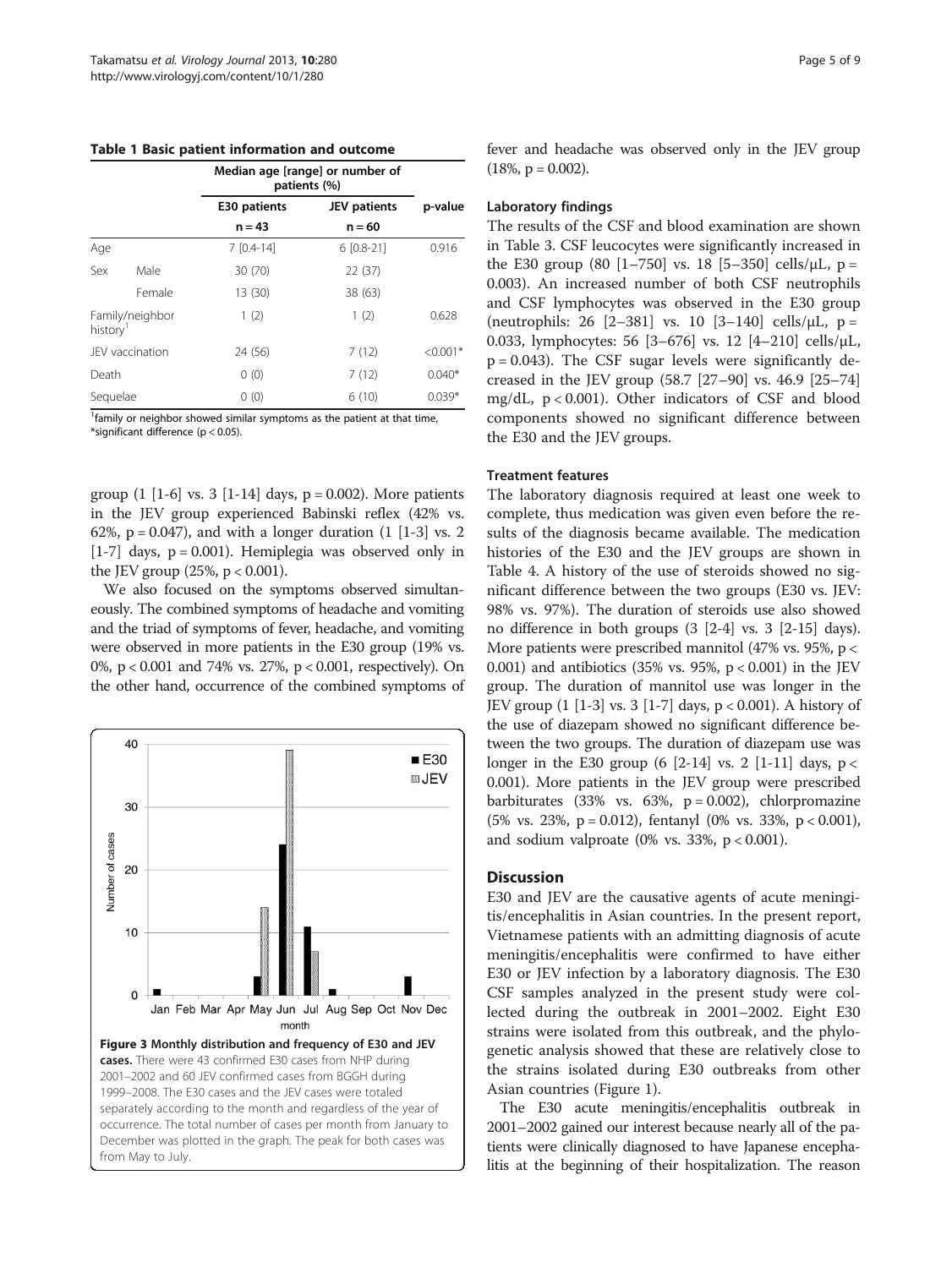#### <span id="page-5-0"></span>Table 2 Clinical features during admission

| <b>Clinical feature(s)</b>                       | Median [range] or, number of patients with the feature (%) |                              | p-value    |
|--------------------------------------------------|------------------------------------------------------------|------------------------------|------------|
|                                                  | E30 patients                                               | JEV patients                 |            |
|                                                  | $n = 43$                                                   | $n = 60$                     |            |
| Body temperature (°C) <sup>1</sup>               | 38.0 [36.2-41.0]                                           | 38.5 [36.5-40.0]             | 0.096      |
| Pulse rate (beats per min.) <sup>1</sup>         | 100 [80-120] {34} <sup>2</sup>                             | 100 [70-145] ${58}^2$        | 0.092      |
| Respiratory rate (breaths per min.) <sup>1</sup> | 26 [20-45] {13} <sup>2</sup>                               | 26 [20-50] {31} <sup>2</sup> | 0.691      |
| Length of stay in the hospital (day)             | $7[3-23]$                                                  | $9[1-37]$                    | $0.003*$   |
| Highest body temperature (°C)                    | 38.0 [37.0-41.0]                                           | 38.8 [37.0-40.0]             | $0.010*$   |
| Period of fever <sup>3</sup> (day)               | $1[1-14]$                                                  | $2[1-7]$                     | 0.259      |
| Headache                                         | 41 (95)                                                    | 30 (50)                      | $< 0.001*$ |
| Period of headache (day)                         | $2$ [1-7] $\{41\}$                                         | 2.5 [1-12] {30}              | $0.006*$   |
| Vomiting                                         | 42 (98)                                                    | 20(33)                       | $< 0.001*$ |
| Period of vomiting (day)                         | $1$ [1-5] $\{42\}$                                         | $1$ [1,2] {20}               | 0.526      |
| Altered consciousness                            | 5(12)                                                      | 58 (97)                      | $< 0.001*$ |
| Period of altered consciousness (day)            | $1$ [1-3] $\{5\}$                                          | $3$ [1-17] $\{58\}$          | $0.002*$   |
| Seizure                                          | 2(5)                                                       | 44 (73)                      | $< 0.001*$ |
| Period of seizure (day)                          | $1[1] {2}$                                                 | $2$ [1-7] $\{44\}$           | $< 0.001*$ |
| Sign of meningeal irritation                     | 30 (70)                                                    | 41 (68)                      | 0.877      |
| Period of meningeal irritation (day)             | $1$ [1-6] $\{30\}$                                         | $3$ [1-14] $\{41\}$          | $0.002*$   |
| Babinski reflex                                  | 18 (42)                                                    | 37 (62)                      | $0.047*$   |
| Period of Babinski reflex (day)                  | $1$ [1-3] {18}                                             | $2$ [1-7] $\{37\}$           | $0.001*$   |
| Focal neurological sign                          | 2(5)                                                       | 10(17)                       | 0.070      |
| Period of focal neurological sign (day)          | $1$ [1] $\{2\}$                                            | 2.5 [1-13] {10}              | $0.037*$   |
| Dyspnea                                          | 2(5)                                                       | 10(17)                       | 0.070      |
| Hemiplegia                                       | 0(0)                                                       | 15(25)                       | $< 0.001*$ |
| Fatigue                                          | 14(33)                                                     | 22(37)                       | 0.666      |
| Abdominal symptom                                | 8(19)                                                      | 3(5)                         | $0.048*$   |
| Neck or back pain                                | 11(26)                                                     | 1(2)                         | $< 0.001*$ |
| Joint pain                                       | 1(2)                                                       | 0(0)                         | 0.235      |
| Skin rash                                        | 0(0)                                                       | 1(2)                         | 0.395      |
| Fever $3$ + Headache                             | 0(0)                                                       | 11(18)                       | $0.002*$   |
| Headache + Vomiting                              | 8(19)                                                      | 0(0)                         | $< 0.001*$ |
| Vomiting + Fever $3$                             | 4(9)                                                       | 2(3)                         | 0.232      |
| Fever <sup>3</sup> + Headache + Vomiting         | 32 (74)                                                    | 16 (27)                      | $< 0.001*$ |

<sup>1</sup>taken on the day of admission, <sup>2</sup>number inside curly brackets refer to the number of patients with the record, <sup>3</sup>fever defined as body temperature of over 38°C, \*significant difference (p < 0.05).

for this initial diagnosis could be the lack of clear guidelines for differentiating E30 from JEV infections based on the clinical symptoms and case histories. Our study is the first report to show that certain clinical features could differentiate E30 from JEV cases.

We tried to compare the symptoms and clinical features between the two groups before admission, according to the information in the clinical record (unpublished data). However, there was no sufficient difference noted between the E30 and the JEV cases compared to those during admission (Table 2). Then, we focused our attention on the

data during the admission period. Here, we noted that the most common symptoms were fever, headache, and vomiting for both the E30 and the JEV groups (Table 2). More patients in the E30 group had the combined symptoms of headache and vomiting and the triad of symptoms (fever, headache, and vomiting) (Table 2). Thus, it is concluded that these combined symptoms could indicate a high probability of E30 infection. Findings on magnetic resonance imaging (MRI) of patients in the E30 cases revealed no significant abnormalities in the brain [[7\]](#page-7-0). It seems that the mild neurological symptoms observed in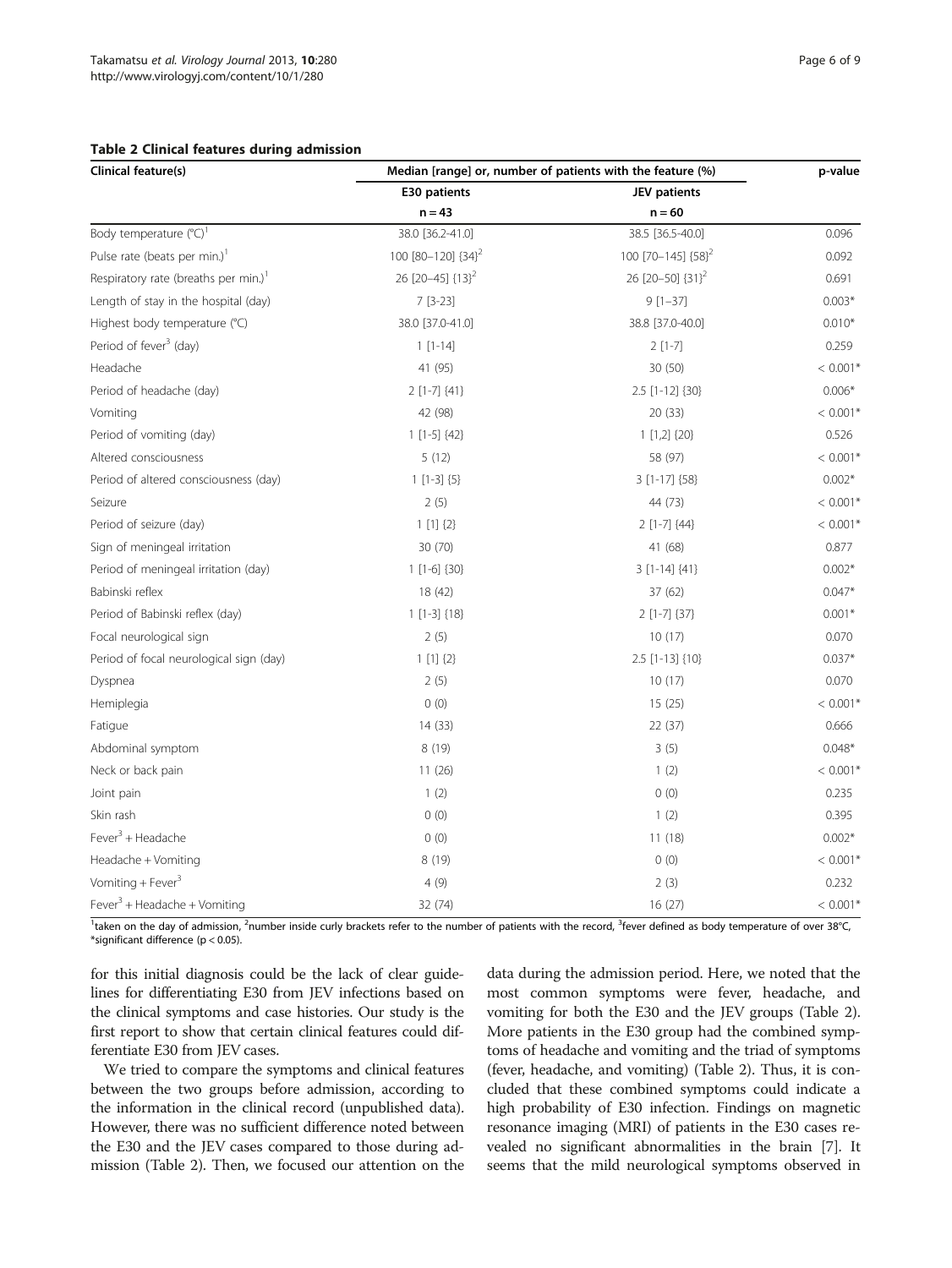|                                  | Median value (range), [number of patients] |                    |            |
|----------------------------------|--------------------------------------------|--------------------|------------|
|                                  | E30 patients                               | JEV patients       | p-value    |
|                                  | $n = 43$                                   | $n = 60$           |            |
| CSF protein (mg/dL)              | 36.3 (14-144) [39]                         | 44.5 (6-100) [47]  | 0.093      |
| CSF sugar (mg/dL)                | 58.7 (27-90) [38]                          | 46.9 (25-74) [47]  | $< 0.001*$ |
| CSF leucocyte (cells/µL)         | 80 (1-750) [41]                            | 18 (5-350) [45]    | $0.003*$   |
| CSF neutrophil (cells/uL)        | 26 (2-381) [23]                            | $10(3-140)$ [35]   | $0.033*$   |
| CSF lymphocyte (cells/µL)        | 56 (3-676) [23]                            | 12 (4-210) [35]    | $0.043*$   |
| Blood leucocyte (10E3 cells/µL)  | 10.4 (5.8-34) [19]                         | 12.0 (3.0-30) [59] | 0.711      |
| Blood neutrophil (10E3 cells/µL) | $8.2$ (3.9-25) [18]                        | $8.0(1.1-26)$ [57] | 0.368      |
| Blood lymphocyte (10E3 cells/uL) | $2.1(1.3-9.6)[18]$                         | $3.2(1.3-12)$ [57] | 0.189      |

#### <span id="page-6-0"></span>Table 3 CSF and blood examination

\*significant difference (p < 0.05).

the E30 group are not from direct neuronal damage, but from increased intracranial pressure. Therefore, vomiting, which is one of the important signs of increased intracranial pressure, was often observed in the E30 group compared to the JEV group in this study.

More patients had altered consciousness (97%), seizure (73%), and hemiplegia (25%) in the JEV group (Table [2](#page-5-0)). These symptoms are strong signs of neural pathogenicity. It was reported that the JEV patients showed abnormalities in thalamus, basal ganglia, and cerebral cortex based on the results of computed tomography (CT) and MRI [[30-32](#page-8-0)]. However, it is difficult to conduct these expensive examinations in a resource limiting setting in the rural areas of Asian countries. Neuropathological findings in fatal JEV cases showed that the virus caused broad inflammation in the central nervous system

[[33](#page-8-0)]. JEV infects neurons and causes direct damage [[10](#page-7-0)[,33](#page-8-0)] that consequently leads to many severe neurological symptoms. Thus, in areas where E30 and JEV outbreaks are overlapping, severe neurological symptoms could provide strong evidence of JEV infection.

The most critical laboratory finding in this report was the CSF leukocytosis in the E30 group (Table 3). An increase in CSF neutrophils was observed, and this was also reported in another study [\[34\]](#page-8-0). An increase in CSF lymphocytes was observed in the present study. Therefore, these results seem to suggest that CSF leukocytosis relates to the E30 infection.

Based on the medication history, more patients were prescribed barbiturates, chlorpromazine, fentanyl, and sodium valproate in the JEV group (Table 4). This seems to correlate with the longer period of neurological symptoms such as altered consciousness and seizures in the JEV

#### Table 4 Treatment features

|                     | Number of patients (%), median day [range] |              | p-value    |
|---------------------|--------------------------------------------|--------------|------------|
|                     | E30 patients                               | JEV patients |            |
|                     | $n = 43$                                   | $n = 60+$    |            |
| Steroids            | 42 (98)                                    | 58 (97)      | 0.769      |
| Period of treatment | $3[2-4]$                                   | $3[2-15]$    | 0.204      |
| Mannitol            | 20(47)                                     | 57 (95)      | $< 0.001*$ |
| Period of treatment | $1[1-3]$                                   | $3[1-7]$     | $< 0.001*$ |
| Antibiotics         | 15(35)                                     | 57 (95)      | $< 0.001*$ |
| Period of treatment | $8[1-15]$                                  | $8[1-17]$    | 0.688      |
| Diazepam            | 23(53)                                     | 32(53)       | 0.988      |
| Period of treatment | $6[2-14]$                                  | $2[1-11]$    | $< 0.001*$ |
| Barbiturate         | 14(33)                                     | 38 (63)      | $0.002*$   |
| Period of treatment | $3.5$ [1-14]                               | $2.5$ [1-11] | 0.130      |
| Chlorpromazine      | 2(5)                                       | 14(23)       | $0.012*$   |
| Fentanyl            | 0(0)                                       | 20(33)       | $< 0.001*$ |
| Sodium Valproate    | 0(0)                                       | 20(33)       | $< 0.001*$ |

\*significant difference (p < 0.05).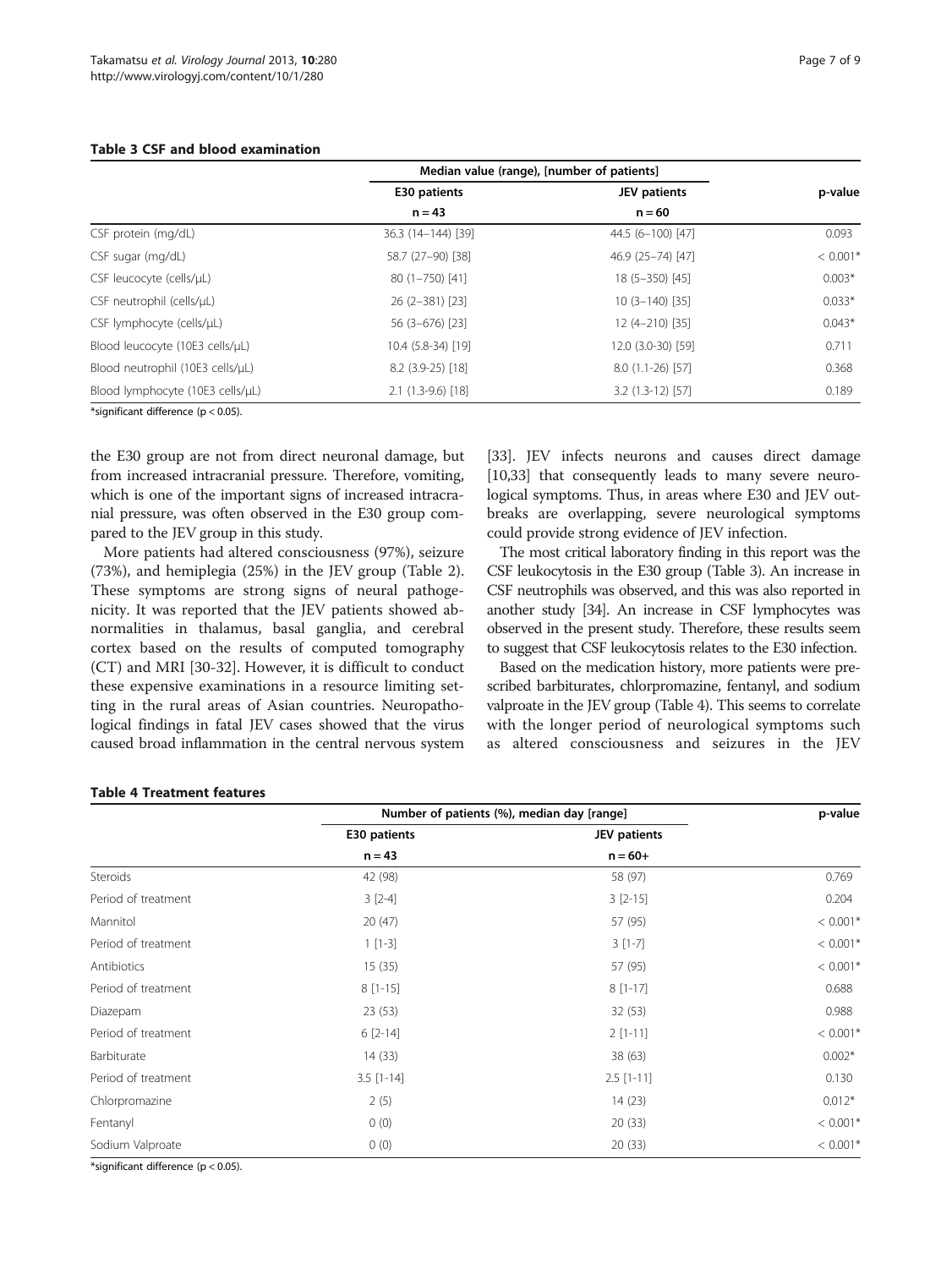<span id="page-7-0"></span>group. We would like to indicate that medication strategies have been established in each hospital, however some minor differences in these strategies exist between hospitals.

Patients in the E30 group had a higher male-to-female ratio of 2.3:1. A higher ratio was also shown in previous reports [\[34,35](#page-8-0)]. Boys usually prefer to play outside of their house compared with girls. This behavior could result in a more frequent exposure of boys to the pathogen.

#### Conclusion

Clinical information demonstrated that the combination of headache and vomiting and the triad of symptoms of fever, headache, and vomiting could indicate a high probability of E30 infection. A laboratory parameter of CSF leukocytosis also suggests E30 infection. On the other hand, strong neurological symptoms, such as altered consciousness, seizure, and hemiplegia, could indicate a high probability of JEV infection. These findings will help improve the clinical diagnosis of patients with E30 or JEV meningitis/encephalitis. Then, proper measures can be adopted for the clinical management of the patients at the early phase of admission before laboratory diagnosis becomes available.

#### Abbreviations

E30: Echovirus 30; JEV: Japanese encephalitis virus; CSF: Cerebrospinal fluid; NIHE: National Institute of Hygiene and Epidemiology; NT: Neutralization test; RD cells: Rhabdomyosarcoma cells; ICF: Infected Culture Fluid; CPE: Cytopathic effect; RT-PCR: Reverse transcription and polymerase chain reaction.

#### Competing interests

The authors declare that they have no competing interests.

#### Authors' contributions

DTH, NTT, HMD, and PTN contributed to the collection of the specimens and clinical diagnosis. NTP and FH contributed to the laboratory diagnosis. YT, LU, KO, and TN performed the genome analysis and cell culture. YT, DTT, PTN, and FH collected clinical information and analyzed these data. YT and KM designed the study. YT and LXL drafted the manuscript. All of the authors read and approved the final version of the manuscript.

#### Acknowledgements

This study was supported by the Ministry of Education, Culture, Sports, Science and Technology (MEXT), Japan through the following programs: Grant-in-Aid for Scientific Research, Grant-in-Aid for JSPS Fellows (Japan Society for the Promotion of Science), Global COE Program, Japan Initiative for Global Network on Infectious Diseases (J-GRID), and Young Researcher Overseas Visits Program for Vitalizing Brain Circulation, and by the Ministry of Health, Labour, and Welfare, Japan through the Grant-in-aid for scientific research. The authors acknowledge Dr. Nguyen Thi Hien Thanh from the Department of Virology, National Institute of Hygiene and Epidemiology, Vietnam, for providing the information on E30 laboratory diagnosis; Dr. Corazon C. Buerano from the Department of Molecular Epidemiology, Institute of Tropical Medicine, Nagasaki University, for editing and proofreading the manuscript.

#### Author details

<sup>1</sup>Department of Virology, Institute of Tropical Medicine, Nagasaki University, 1-12-4, Sakamoto, 852-8523 Nagasaki, Japan. <sup>2</sup>Graduate school of Biochemical Sciences, Nagasaki University, Nagasaki, Japan. <sup>3</sup>Department of Training and Research Management, National Institute of Hygiene and Epidemiology, Hanoi, Vietnam. <sup>4</sup>Department of Infectious Disease, National Hospital of Pediatrics, Hanoi, Vietnam. <sup>5</sup>Department of Infectious Disease, Bac

Giang General Hospital, Bac Giang, Vietnam. <sup>6</sup>General Department of Preventive Medicine, Ministry of Health, Hanoi, Vietnam.

Received: 13 May 2013 Accepted: 9 September 2013 Published: 11 September 2013

#### References

- Hyypia T, Hovi T, Knowles NJ, Stanway G: Classification of enteroviruses based on molecular and biological properties. J Gen Virol 1997, 78(Pt 1):1-11.
- 2. Brunel D, Leveque N, Jacques J, Renois F, Motte J, Andreoletti L: Clinical and virological features of an aseptic meningitis outbreak in northeastern France, 2005. J Clin Virol 2008, 42:225–228.
- 3. Baek K, Yeo S, Lee B, Park K, Song J, Yu J, Rheem I, Kim J, Hwang S, Choi Y, et al: Epidemics of enterovirus infection in Chungnam Korea, 2008 and 2009. Virol J 2011, 8:297.
- 4. Mistchenko AS, Viegas M, Latta MP, Barrero PR: Molecular and epidemiologic analysis of enterovirus B neurological infection in Argentine children. J Clin Virol 2006, 37:293–299.
- 5. Kim HJ, Kang B, Hwang S, Hong J, Kim K, Cheon DS: Epidemics of viral meningitis caused by echovirus 6 and 30 in Korea in 2008. Virol J 2012, 9:38.
- 6. Kumar A, Shukla D, Kumar R, Idris MZ, Misra UK, Dhole TN: An epidemic of encephalitis associated with human enterovirus B in Uttar Pradesh, India, 2008. J Clin Virol 2011, 51:142–145.
- 7. Nishikawa M, Matsubara T, Yoshitomi T, Ichiyama T, Hayashi T, Furukawa S: Abnormalities of brain perfusion in echovirus type 30 meningitis. J Neurol Sci 2000, 179:122–126.
- 8. Diedrich S, Schreier E: Aseptic meningitis in Germany associated with echovirus type 13. BMC Infect Dis 2001, 1:14.
- 9. Tseng FC, Huang HC, Chi CY, Lin TL, Liu CC, Jian JW, Hsu LC, Wu HS, Yang JY, Chang YW, et al: Epidemiological survey of enterovirus infections occurring in Taiwan between 2000 and 2005: analysis of sentinel physician surveillance data. J Med Virol 2007, 79:1850–1860.
- 10. Sips GJ, Wilschut J, Smit JM: Neuroinvasive flavivirus infections. Rev Med Virol 2012, 22:69–87.
- 11. Solomon T: Flavivirus encephalitis. N Engl J Med 2004, 351:370-378.
- 12. Wang JR, Tsai HP, Huang SW, Kuo PH, Kiang D, Liu CC: Laboratory diagnosis and genetic analysis of an echovirus 30-associated outbreak of aseptic meningitis in Taiwan in 2001. J Clin Microbiol 2002, 40:4439–4444.
- 13. Han JF, Cao RY, Jiang T, Yu M, Liu W, Tian X, Qin ED, Cao WC, Qin CF: Echovirus 30 in EV71-associated hand, foot and mouth disease outbreak, Guangxi, China. J Clin Virol 2011, 50:348–349.
- 14. Hsu CH, Lu CY, Shao PL, Lee PI, Kao CL, Chung MY, Chang LY, Huang LM: Epidemiologic and clinical features of non-polio enteroviral infections in northern Taiwan in 2008. J Microbiol Immunol Infect 2011, 44:265–273.
- 15. Lowry PW, Truong DH, Hinh LD, Ladinsky JL, Karabatsos N, Cropp CB, Martin D, Gubler DJ: Japanese encephalitis among hospitalized pediatric and adult patients with acute encephalitis syndrome in Hanoi, Vietnam 1995. Am J Trop Med Hyg 1998, 58:324-329.
- 16. Yen NT, Duffy MR, Hong NM, Hien NT, Fischer M, Hills SL: Surveillance for Japanese encephalitis in Vietnam, 1998-2007. Am J Trop Med Hyg 2010, 83:816–819.
- 17. Rayamajhi A, Ansari I, Ledger E, Bista KP, Impoinvil DE, Nightingale S, Kumar R, Mahaseth C, Solomon T, Griffiths MJ: Clinical and prognostic features among children with acute encephalitis syndrome in Nepal; a retrospective study. BMC Infect Dis 2011, 11:294.
- 18. Borah J, Dutta P, Khan SA, Mahanta J: A comparison of clinical features of Japanese encephalitis virus infection in the adult and pediatric age group with acute encephalitis syndrome. J Clin Virol 2011, 52:45-49.
- Le VT, Phan TQ, Do QH, Nguyen BH, Lam QB, Bach VC, Truong HK, Tran TH, Nguyen W, Tran TT, et al: Viral etiology of encephalitis in children in southern Vietnam: results of a one-year prospective descriptive study. PLoS Negl Trop Dis 2010, 4:e854.
- 20. Melnick JL, Hampil B: WHO collaborative studies on enterovirus reference antisera; fourth report. Bull World Health Organ 1973, 48:381–396.
- 21. Bell EJ, Cosgrove BP: Routine enterovirus diagnosis in a human rhabdomyosarcoma cell line. Bull World Health Organ 1980, 58:423–428.
- 22. Parquet MC, Kumatori A, Hasebe F, Mathenge EG, Morita K: St. Louis encephalitis virus induced pathology in cultured cells. Arch Virol 2002, 147:1105–1119.